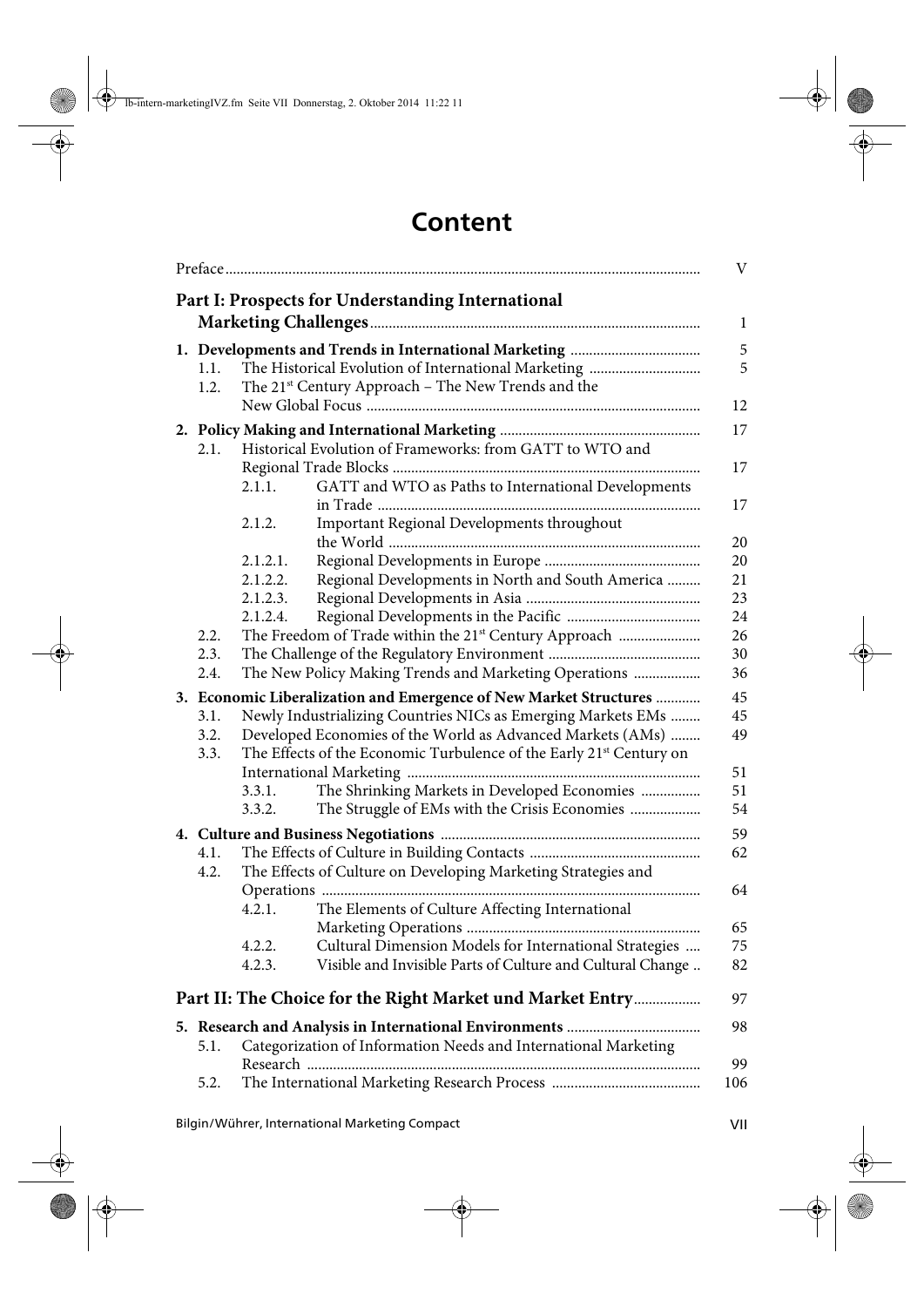| 5.3. |                                               |                                                                  | 109 |  |  |  |
|------|-----------------------------------------------|------------------------------------------------------------------|-----|--|--|--|
|      | 5.3.1.                                        |                                                                  | 109 |  |  |  |
|      | 5.3.1.1.                                      |                                                                  | 110 |  |  |  |
|      | 5.3.1.2.                                      | Analytical Methods for Qualitative Secondary Data                | 114 |  |  |  |
|      | 5.3.1.3.                                      | Analytical Methods for Quantitative Secondary Data               | 117 |  |  |  |
|      | 5.3.2.                                        |                                                                  | 118 |  |  |  |
| 5.4. |                                               |                                                                  | 126 |  |  |  |
| 5.5. |                                               |                                                                  | 128 |  |  |  |
|      | 130                                           |                                                                  |     |  |  |  |
| 6.1. |                                               |                                                                  | 131 |  |  |  |
| 6.2. |                                               |                                                                  | 133 |  |  |  |
| 6.3. |                                               | Different Types of Market Entry Modes Utilized for International |     |  |  |  |
|      |                                               |                                                                  | 138 |  |  |  |
|      | 6.3.1.                                        | From Domestic Production to Export Abroad                        | 140 |  |  |  |
|      | 6.3.2.                                        | From Domestic Production to Production Abroad                    | 148 |  |  |  |
| 6.4. |                                               |                                                                  | 156 |  |  |  |
|      |                                               |                                                                  | 167 |  |  |  |
|      |                                               |                                                                  |     |  |  |  |
|      |                                               |                                                                  | 168 |  |  |  |
| 7.1. |                                               | Classical Distribution Networks in International Markets         | 169 |  |  |  |
|      | 7.1.1.                                        | Role of Distributors for International Operations                | 169 |  |  |  |
|      | 7.1.2.                                        | Role of the Market Entry Method based Arrangements in            |     |  |  |  |
|      |                                               |                                                                  | 171 |  |  |  |
|      | 7.1.3.                                        | Distribution Decision Aspects, Channel Structure,                |     |  |  |  |
|      |                                               |                                                                  | 177 |  |  |  |
| 7.2. | New Approaches for International Distribution |                                                                  |     |  |  |  |
|      |                                               |                                                                  | 186 |  |  |  |
|      | 7.2.1.                                        |                                                                  | 186 |  |  |  |
|      | 7.2.2.                                        |                                                                  | 189 |  |  |  |
|      | 7.2.3.                                        | Internet Usage and the Challenge of the World-Wide-Web           |     |  |  |  |
|      |                                               |                                                                  | 190 |  |  |  |
|      | 7.2.4.                                        |                                                                  | 196 |  |  |  |
|      |                                               |                                                                  | 198 |  |  |  |
| 8.1. |                                               | Product Related Issues and Options in International Marketing    | 199 |  |  |  |
|      | 8.1.1.                                        |                                                                  | 199 |  |  |  |
|      | 8.1.2.                                        | Different Perspectives for International Branding                | 202 |  |  |  |
|      | 8.1.3.                                        | Ingredients of Branding: Packaging and Labeling                  | 215 |  |  |  |
| 8.2. |                                               | Evolutionary Approaches in Product Design,                       |     |  |  |  |
|      |                                               |                                                                  | 220 |  |  |  |
|      | 8.2.1.                                        | The Variety for Emerging Markets -                               |     |  |  |  |
|      |                                               |                                                                  | 220 |  |  |  |
|      | 8.2.2.                                        | International Product Life Cycle, Life Cycle Management          |     |  |  |  |
|      |                                               |                                                                  | 224 |  |  |  |
|      | 8.2.3.                                        | Importance of Service Dominant Logic, Customer's                 |     |  |  |  |
|      |                                               |                                                                  | 237 |  |  |  |